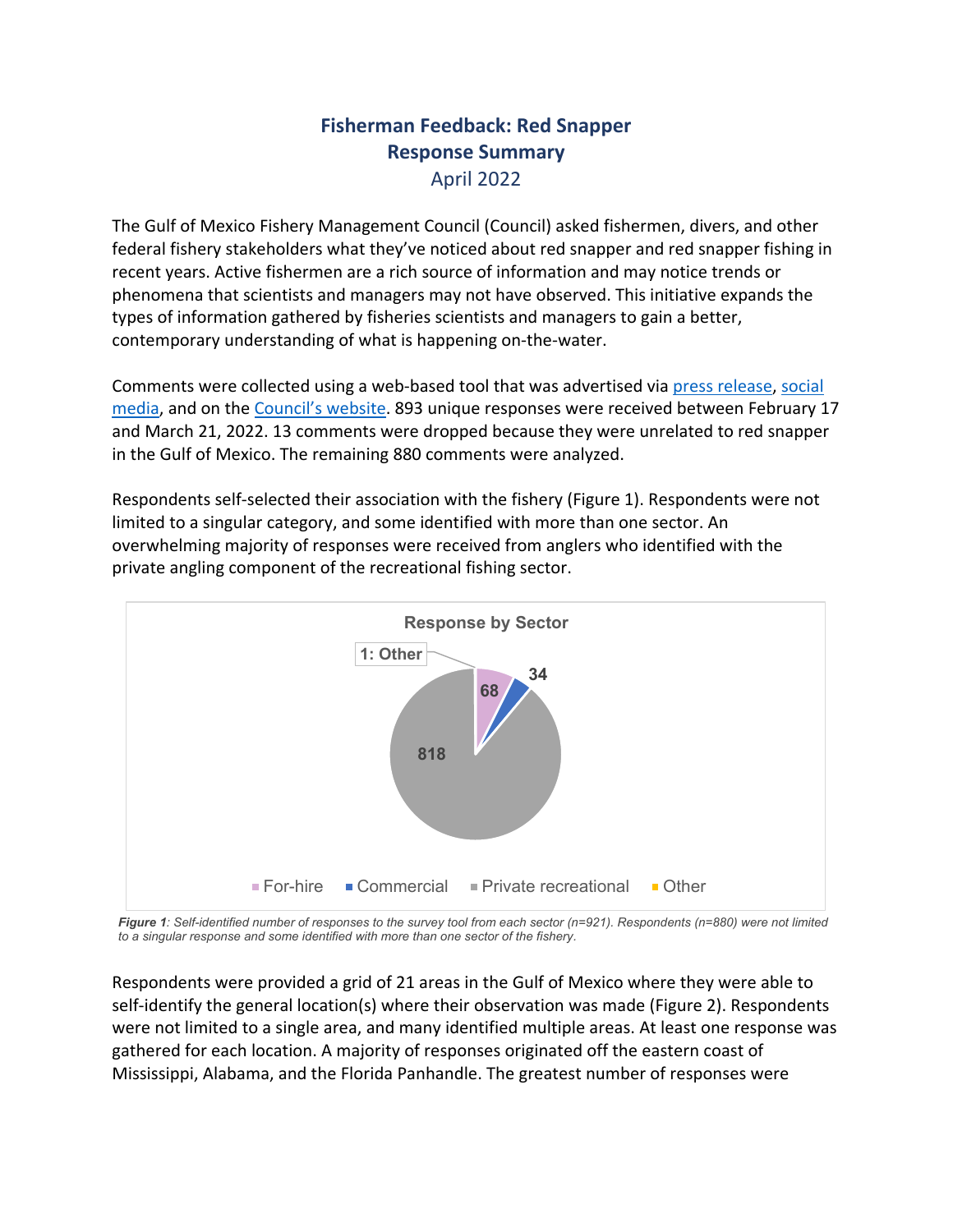received from the area offshore of the Florida/Alabama state line. The fewest comments were received in or near the Florida Keys.



*Figure 2: Number of responses received in each of 21 areas in the Gulf. Respondents could select more than one area so the total number illustrated in the map (n=1594) exceeds the number of individual responses.*

The overall sentiment of each response was classified as positive, negative, or neutral. The analysis showed that the greatest proportion of comments were negative in nature, followed by neutral, and then positive. The majority of the negative comments were not related to the condition of red snapper itself but focused on other issues including management, depredation, and competition with other species. Comments containing an equal number of positive and negative sentiments were considered neutral. Neutral comments mostly expressed satisfaction with the stock itself but dissatisfaction with other aforementioned factors. Finally, positive sentiment was usually based on anglers' perception of the stock condition.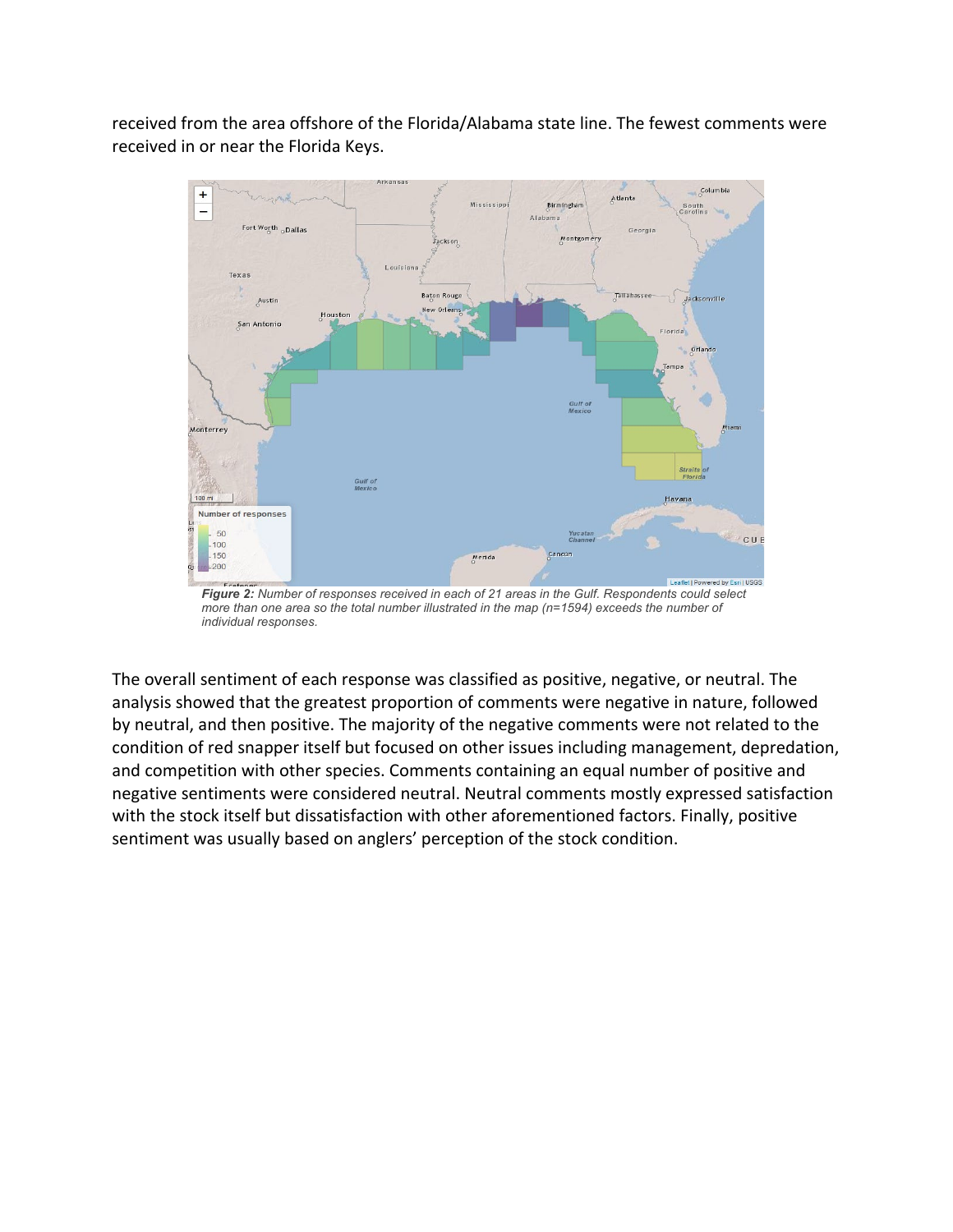

*Figure 3: Number of responses indicating positive, neutral, or negative sentiment (n=880).*

Overall sentiment was also analyzed by fishing sector (Figure 4). Respondents self-selected their fishing sector and were not limited to a singular response. Customers on for-hire vessels and state charter vessel operators were classified as private anglers. One comment was dropped from this analysis because the respondent identified as a researcher and was not associated with a fishing sector. Overall sentiment was comparable across sectors. Each sector most commonly expressed negative sentiment. Neutral sentiment was the next most prevalent for each sector and positive sentiment was least common for all sectors.



*Figure 4: Number of responses indicating positive, neutral, or negative sentiment sorted by fishing sector. Sentiment was classified and sector was self-selected by each respondent. Respondents were not limited to a singular sector declaration in their response (n=920).*

Overall comment sentiment was also sorted by location (Figure 5). A majority of negative sentiment was located off central and southern Texas. Respondents fishing off eastern Texas and Louisiana expressed the least amount of negative sentiment. East of Louisiana, about half of respondents expressed negative sentiment.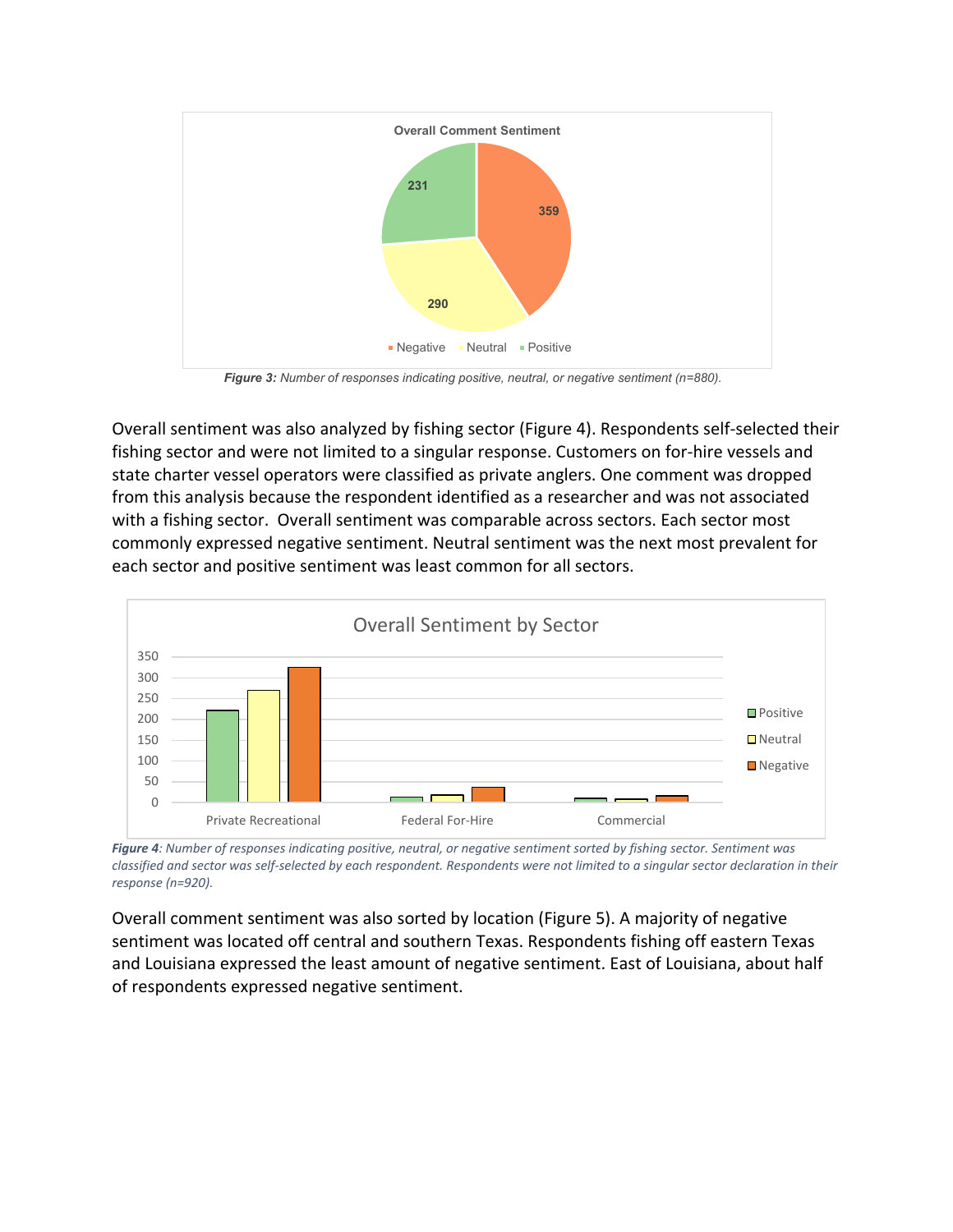

*Figure 5: Sentiment analysis for each area. Each comment (n=880) was characterized as positive, neutral, or negative based on independent review of each comment by two reviewers. Each comment was then linked to one or more areas based on the self-reported locations (n=1594).*

Next, comments that were determined to be related to the condition, health, or abundance of the stock were analyzed again, in relation to how the comment characterized stock condition. Those comments were classified based on whether they indicated that the stock was in good, negative, or neutral health (Figure 6). A vast majority of comments related to abundance expressed a positive perception of the condition, health, or abundance of the stock. Results were also analyzed by sector (Figure 7). The perception of stock health was comparable across sectors. A large majority of each sector indicated that the stock was in good condition.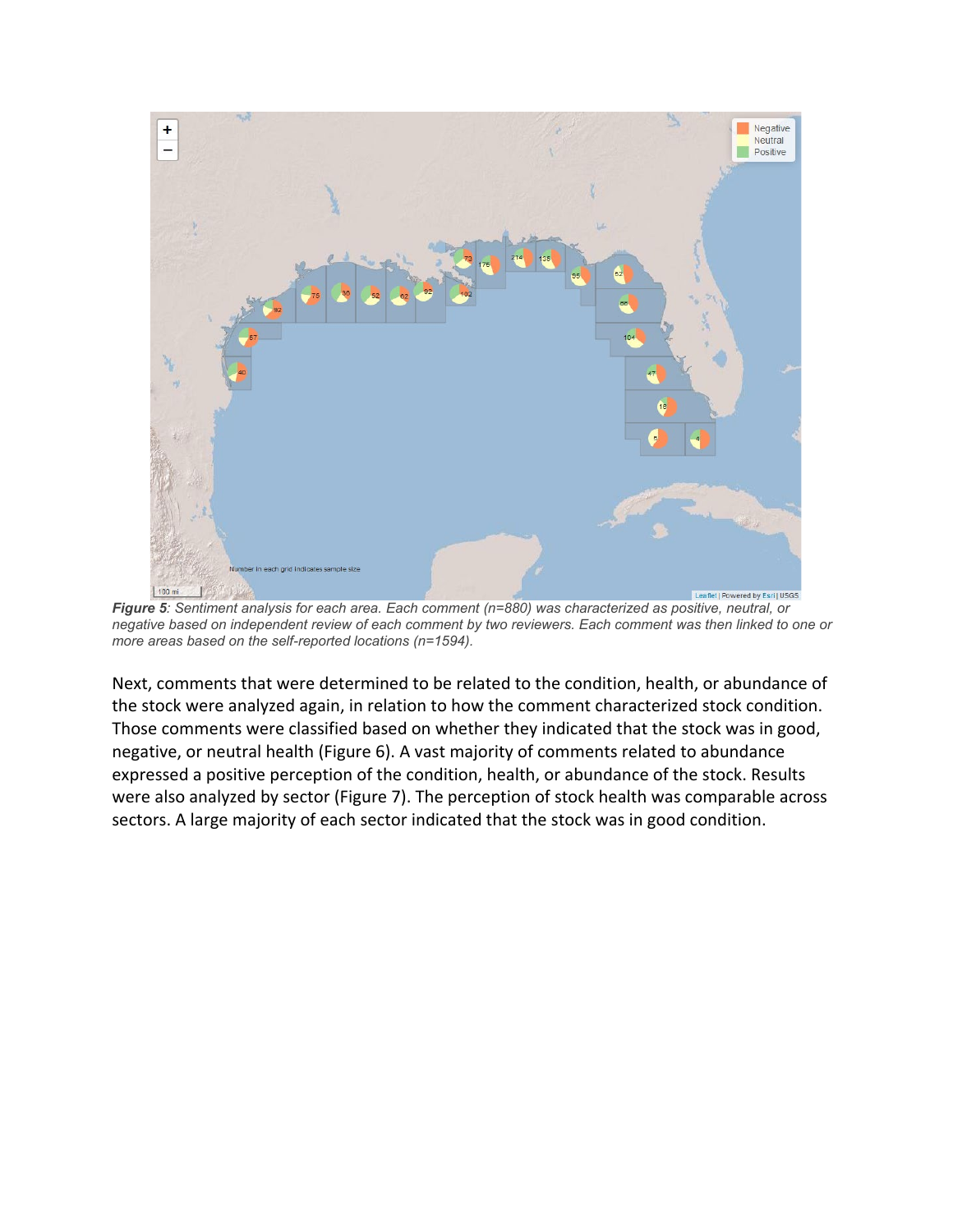

*Figure 6: Number of comments indicating positive, neutral, or negative sentiment regarding stock condition, determined through manual analysis (n=798)*



*Figure 7: Number of responses related to stock condition that indicate positive, neutral, or negative sentiment and sorted by fishing sector. Sector was self-selected by each respondent. Respondents were not limited to a single area (n=838).*

The sentiment of comments related to the condition, health, or abundance of the stock were also sorted by location (Figure 8). A majority of comments in each location indicated that the stock was healthy. Proportionally, the comments that did express a negative perception of the stock condition were located mostly in the areas off the Florida Keys and to a lesser extent, off the Florida Panhandle and Alabama Coast.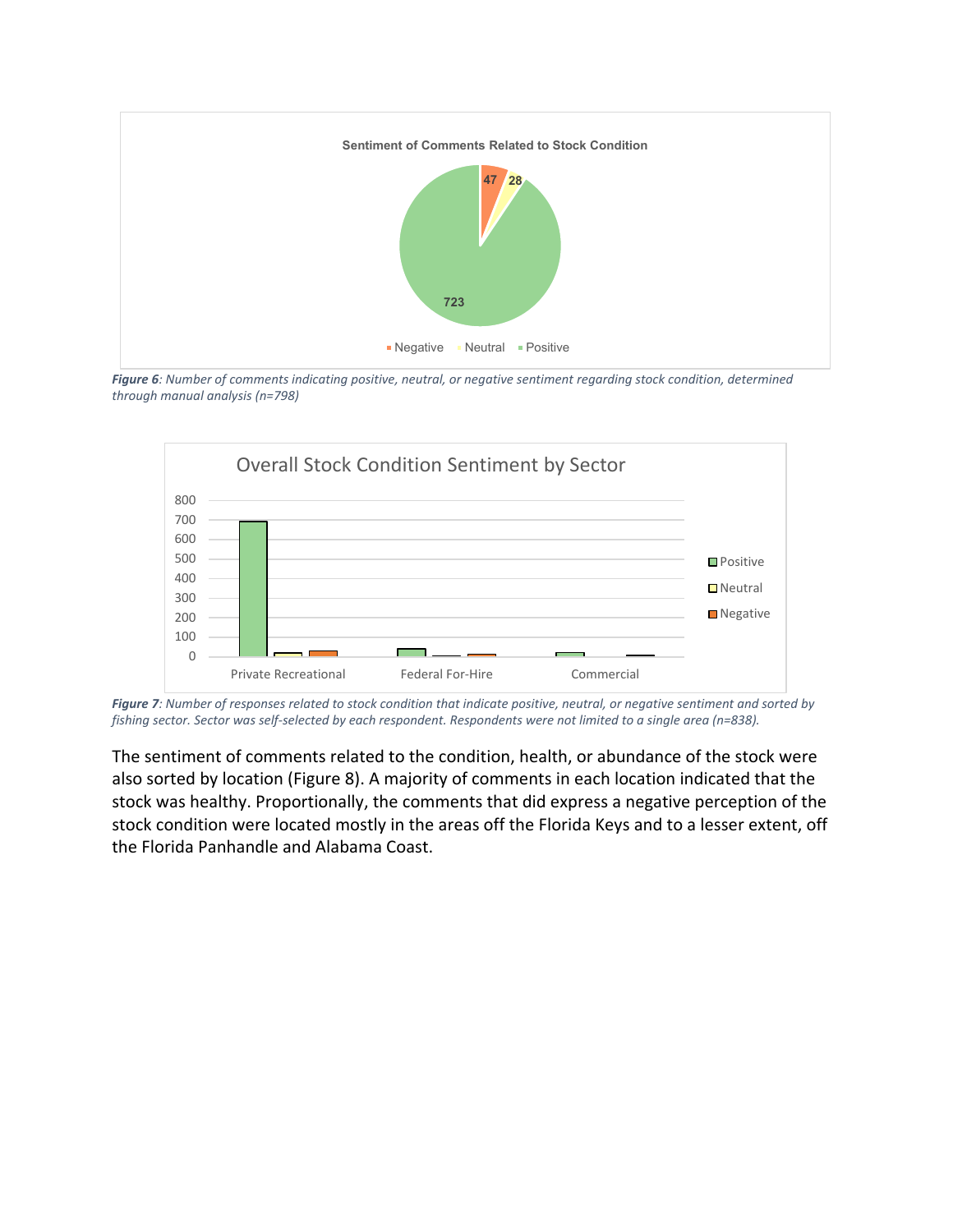

*Figure 8: Sentiment analysis of the perception of stock condition by location. Each comment related to the health, condition, and/or abundance of the stock was characterized based on whether it indicated something positive, neutral, or negative about the stock (n =798). Each comment was then linked to one or more areas based on the self-reported locations (n=1447) from the respondent that was part of the survey.*

Comments were analyzed for the words most frequently used to contribute to either positive or negative sentiment (Figures 9 and 10). The words that occurred most frequently in comments with a positive sentiment were: like, large, abundance, and plentiful. This seems to indicate that most of the positive sentiment expressed was based on a positive perception of the health, condition, and abundance of red snapper. The words that occurred most frequently in comments with a negative sentiment were: limits, sharks, hard, and smaller. The word 'limit' may indicate that most of that negative sentiment was related to dissatisfaction with red snapper regulations. The occurrence of the word 'shark' may indicate that much of that negative sentiment was directed towards shark depredation. The appearance of the word 'hard' was mostly related to how the abundance of red snapper made it difficult to fish for other species. Finally, the word 'small' was either used to describe a comparatively positive number of recruits, or to indicate that the size of available red snapper diminishes as the recreational season progresses.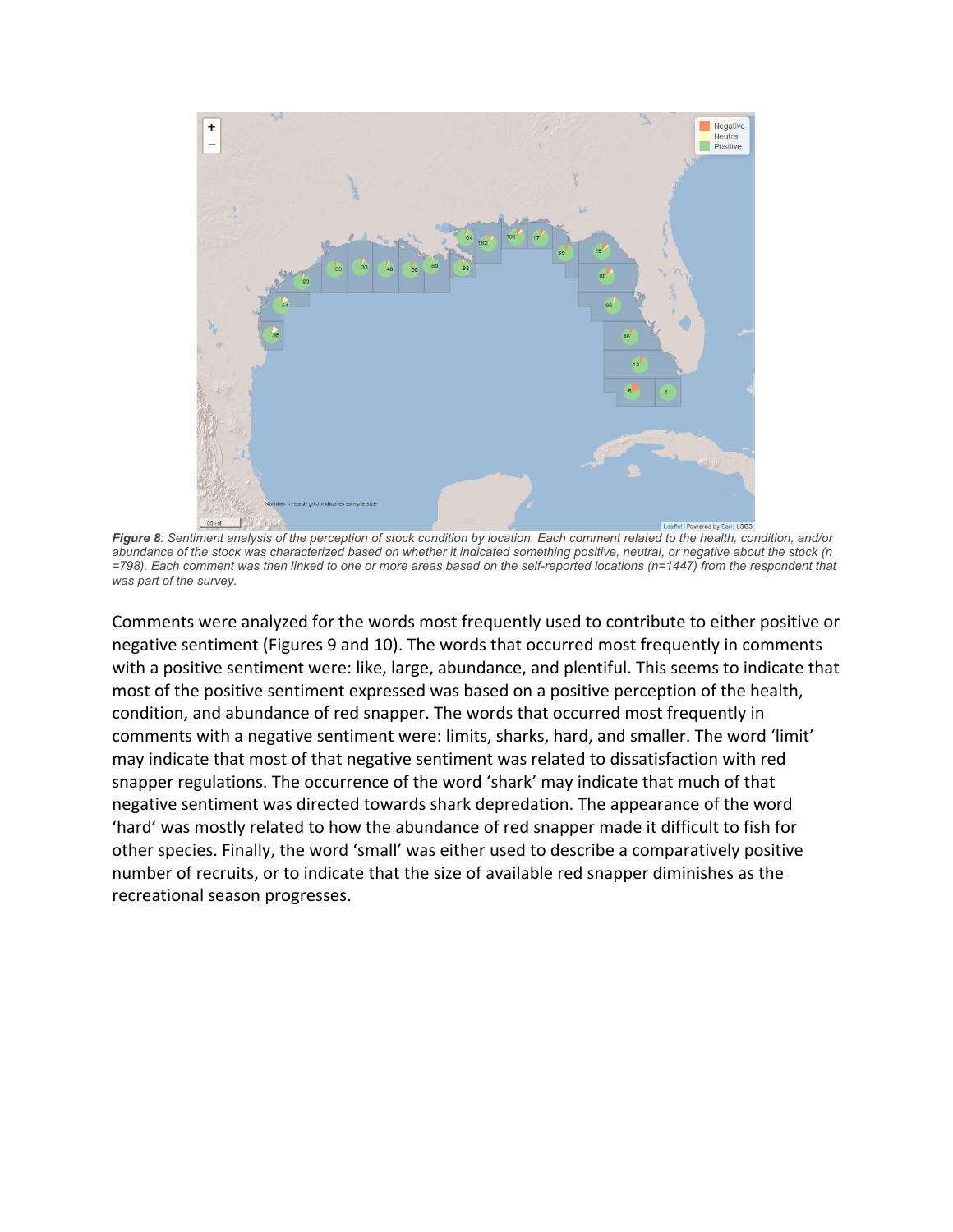

*Figure 9: Most frequently used words contributing to comment sentiment identified using sentiment analysis.*



*Figure 10: Most frequently used words contributing to comment sentiment identified by sentiment analysis.*

Many themes emerged in the comments received. It was obvious that a vast majority of respondents believe that the stock is abundant. In many cases, respondents noted that red snapper was overabundant. However, some respondents did indicate that fishing pressure is too high and that the recent loosening of catch limits and regulations have caused localized depletion. We also heard that commercial and charter fishing is negatively impacting the stock, and that inshore stocks are depleted but offshore populations are healthy.

The most prolific themes emerged from comments that were either negative or neutral in sentiment overall, but indicated that the stock was in good health. Most commonly, we heard that the red snapper regulations do not match the health of the stock and that recreational seasons and/or bag limits should be increased. We also heard that shark, and to a lesser extent,